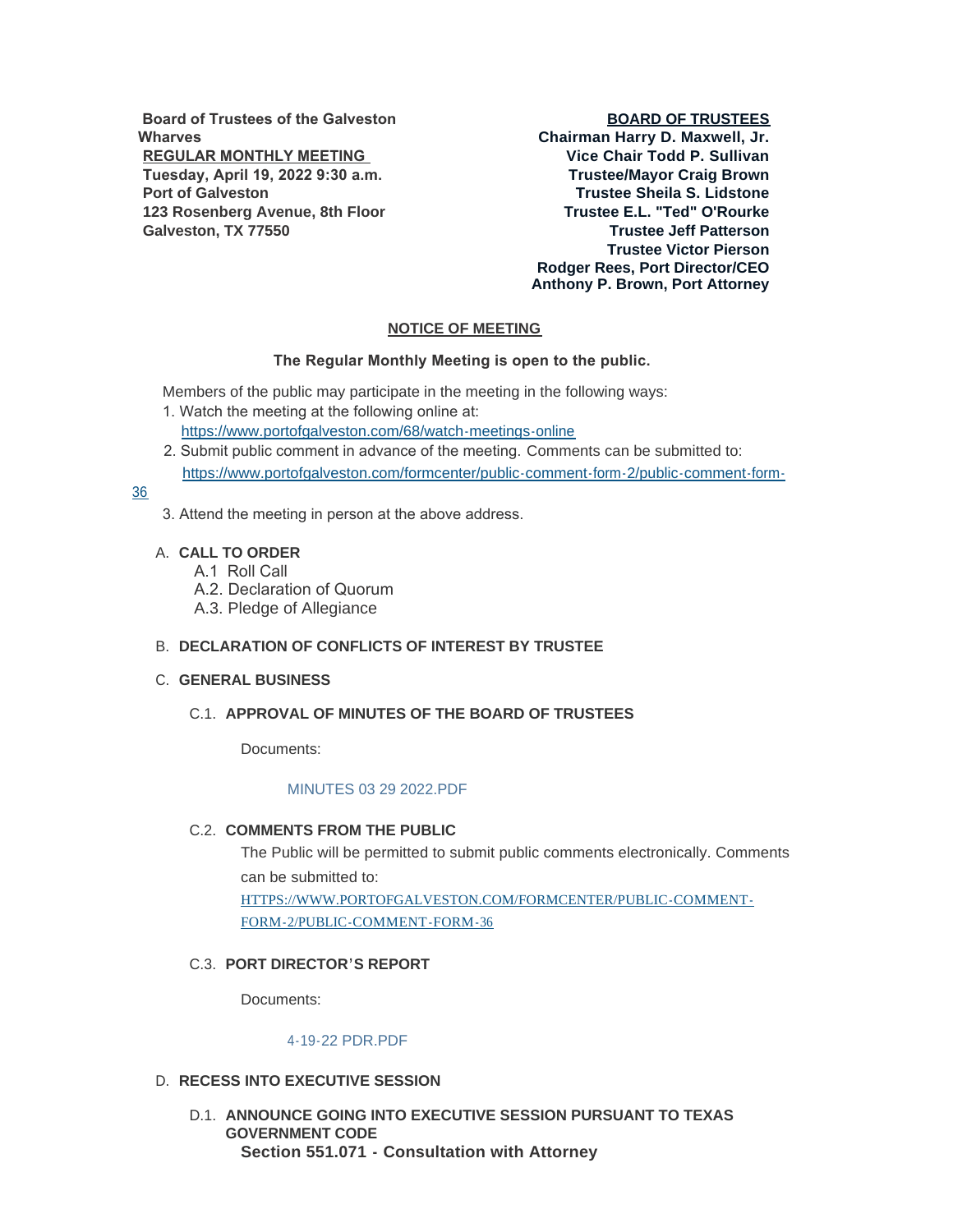- a. Deliberate Pending Legal Issues Raised by Legal Council
- b. Update on FEMA
- c. Discuss Consulting Agreement

## **Section 551.074 – Personnel**

a. Deliberate the Appointment, Employment, Evaluation, Reassignment, or Duties of a Public Officer or Employee, Including Without Limitation the Port Director

# **Section 551.072 – Real Estate**

- a. Deliberate the Purchase, Exchange, Lease or Value of Property on Galveston and Pelican Island
- b. Discuss Proposed Lease of Property at 1201 & 1228 Harborside

# **Section 551.087 – Economic Development Negotiation**

a. Discuss or Deliberate the Regarding Commercial or Financial Information Received from a Business Prospect Seeking to Locate, Stay, or Expand at the Port of Galveston, or Deliberate the offer of a Financial or Other Incentive to such a Business Prospect

## **ADJOURNMENT OF EXECUTIVE SESSION**

# **RECONVENE REGULAR MONTHLY MEETING** E.

**Discuss And Consider Action, If Any, On Specific Matters Discussed In**  E.1. **Executive Session Which Were Listed On The Agenda In Sufficient Detail To Provide Notice To The Public As Required By The Texas Open Meetings Act** 

## **BUSINESS ITEMS** F.

**Consider And Approve Portfolio Performance Analysis Report, Summary Of**  F.1. **Investment Performance Report And Investment Detail Of The Galveston Wharves Pension Plan For The Quarter Ending March 31, 2022 And Discuss And Consider Any Percentage Changes In Fund Mix That May Be Necessary To Increase Investment Results**

Documents:

### [F1.PDF](https://www.portofgalveston.com/AgendaCenter/ViewFile/Item/4780?fileID=8504)

**Discuss And Consider Acceptance Of The Actuarial Valuation Of The**  F.2. **Galveston Wharves Pension Plan As Of January 1, 2022 Which Includes The GASB 67 And 68 Report, Related Assumptions And Approval Of Contribution To The Plan For 2022**

Documents:

# [F2.PDF](https://www.portofgalveston.com/AgendaCenter/ViewFile/Item/4781?fileID=8506)

# **Consider And Approve CFO Report - Consent Agenda**  F.3.

- Consider Board and Staff Expense Reports (a.)
- Consider Financial Statements (b.)
- Accept Port Investments Report (c.)
- Accept Bank Reconciliation Report and Schedule of Restricted Fund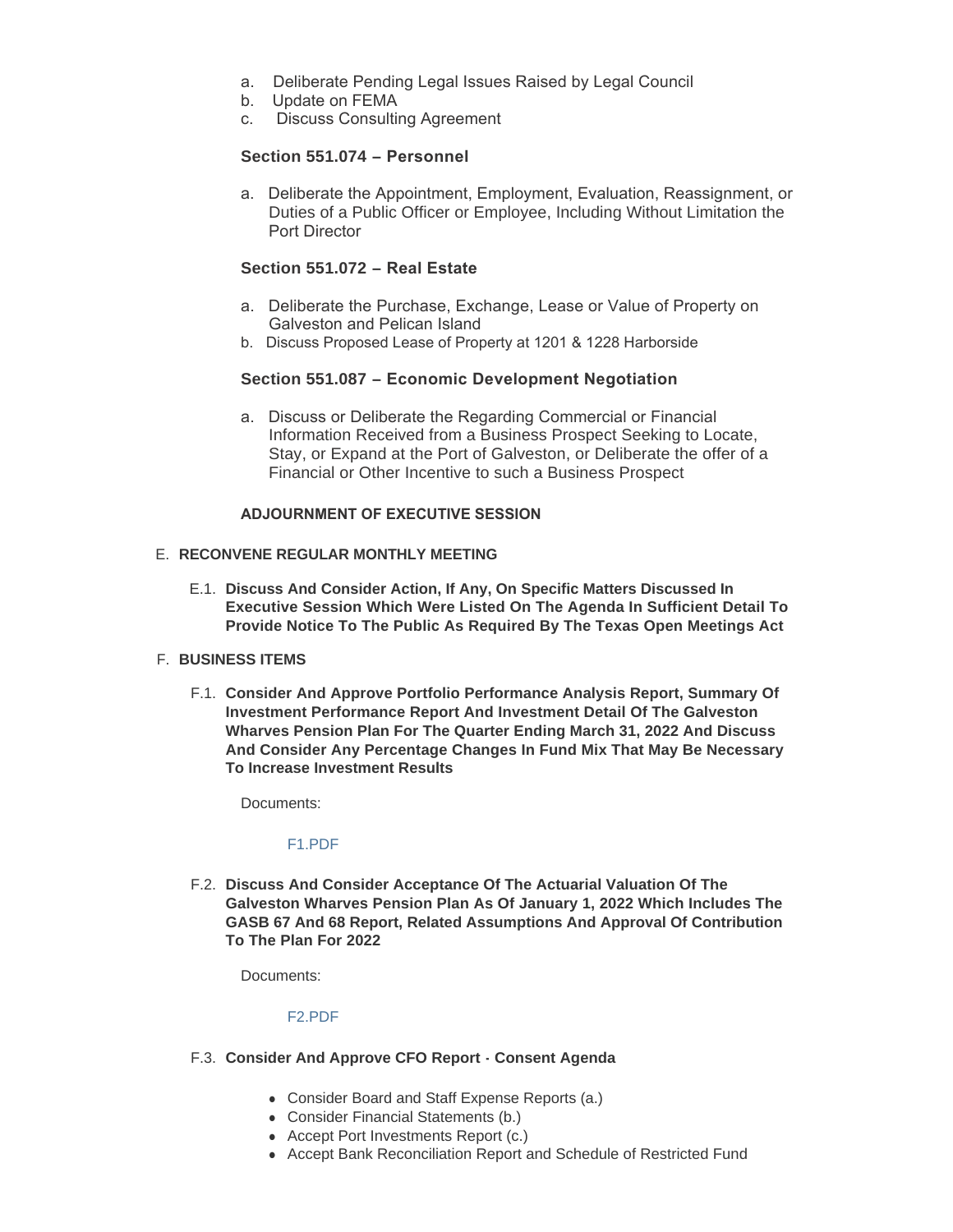Balances Report (d.)

- Accept Cash Flow Projections (e.)
- Accept Monthly Delinquent Accounts Receivable Analysis (f.)
- Accept Vendor Check Register Report (g.)
- Consider Trade Development (h.)

Documents:

[1. CFO REPORT 04 19 2022.PDF](https://www.portofgalveston.com/AgendaCenter/ViewFile/Item/4769?fileID=8494) [A.PDF](https://www.portofgalveston.com/AgendaCenter/ViewFile/Item/4769?fileID=8495) [B.PDF](https://www.portofgalveston.com/AgendaCenter/ViewFile/Item/4769?fileID=8496) [C.PDF](https://www.portofgalveston.com/AgendaCenter/ViewFile/Item/4769?fileID=8497) [D.PDF](https://www.portofgalveston.com/AgendaCenter/ViewFile/Item/4769?fileID=8498) [E.PDF](https://www.portofgalveston.com/AgendaCenter/ViewFile/Item/4769?fileID=8499) [F.PDF](https://www.portofgalveston.com/AgendaCenter/ViewFile/Item/4769?fileID=8500) [G.PDF](https://www.portofgalveston.com/AgendaCenter/ViewFile/Item/4769?fileID=8501) [H.PDF](https://www.portofgalveston.com/AgendaCenter/ViewFile/Item/4769?fileID=8502)

**Discuss And Consider Resolution Approving The Galveston Wharves**  F.4. **Investment Policy Following The Annual Review As Required By The Public Funds Investment Act**

Documents:

[F4.PDF](https://www.portofgalveston.com/AgendaCenter/ViewFile/Item/4782?fileID=8514)

**Discuss And Consider Adoption Of Reimbursement Resolution To Reimburse**  F.5. **Cash Fund Expenditures With Bond Funds In The Event A Of A Subsequent Bond Issue By The Galveston Wharves**

Documents:

[F5.PDF](https://www.portofgalveston.com/AgendaCenter/ViewFile/Item/4783?fileID=8554)

**Discuss And Consider Dockage And Vessel Calls** F.6.

Documents:

[F6.PDF](https://www.portofgalveston.com/AgendaCenter/ViewFile/Item/4795?fileID=8555)

**Discuss And Consider Changes To The Construction Contract Between The**  F.7. **Board Of Trustees Of The Galveston Wharves And David E Harvey Builders, Inc. Contract Services For Pier 10 Redevelopment Roadways, Drainage, Illumination And Traffic Signal To Increase The Amount Payable Under The Contract By An Additional \$100,000.00 To A Amount Not To Exceed \$3,061,260.55**

Documents:

[F7.PDF](https://www.portofgalveston.com/AgendaCenter/ViewFile/Item/4779?fileID=8509)

**Discuss And Consider Easement For Electrical Distribution Facilities With**  F.8. **CenterPoint Energy As Necessary For The City Of Galveston 18th Street Storm Sewer Improvements Project**

Documents: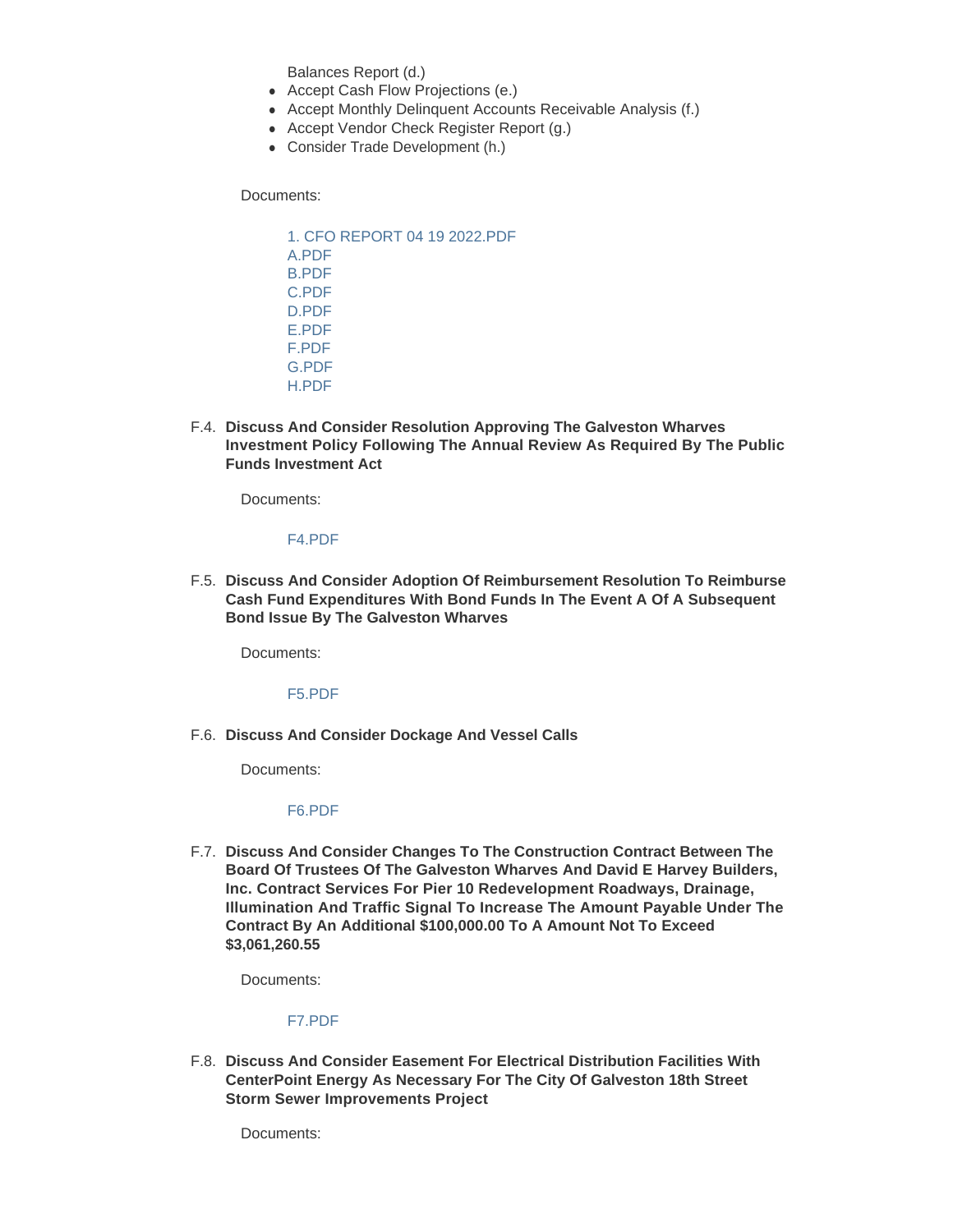#### [F8.PDF](https://www.portofgalveston.com/AgendaCenter/ViewFile/Item/4778?fileID=8511)

**Discuss And Consider Agreement Between The Board Of Trustees Of The**  F.9. **Galveston Wharves And Communities Strategies, LLC.** 

Documents:

### [F9.PDF](https://www.portofgalveston.com/AgendaCenter/ViewFile/Item/4786?fileID=8508)

**Discuss And Consider Legislative Agenda** F.10.

Documents:

#### [F10.PDF](https://www.portofgalveston.com/AgendaCenter/ViewFile/Item/4784?fileID=8513)

**Discuss And Consider Extending Consulting Contract Between The Board Of**  F.11. **Trustees Of The Galveston Wharves And Cuney, Edwards, Washington, And Associates (CEWA) Until December 31, 2022**

Documents:

#### [F11.PDF](https://www.portofgalveston.com/AgendaCenter/ViewFile/Item/4785?fileID=8512)

**Discuss And Consider Approval Of Lease Of Retail Space At 2418 Strand**  F.12. **Suite C.**

Documents:

[F12.PDF](https://www.portofgalveston.com/AgendaCenter/ViewFile/Item/4793?fileID=8529)

**Consider And Approve Lease Of Property At 1201 & 1228 Harborside** F.13.

Documents:

#### [F13.PDF](https://www.portofgalveston.com/AgendaCenter/ViewFile/Item/4791?fileID=8503)

**Consider And Approve Purchase Of The Parking Access And Revenue**  F.14. **Equipment For Cruise Terminal 10**

Documents:

### [F14.PDF](https://www.portofgalveston.com/AgendaCenter/ViewFile/Item/4792?fileID=8505)

#### G. COMMENTS FROM THE BOARD OF TRUSTEES

Pursuant to Texas Government Code Section 551.0415, Trustees may report on any of the following items:

- 1. Expressions of thanks, gratitude, and condolences
- 2. Information regarding holiday schedules
- 3. Honorary or salutary recognition of a public official, public employee, or other citizen
- 4. Reminders regarding Galveston Wharves events
- 5. Reminders regarding community events
- 6. Health and safety announcements

#### **SET DATE OF NEXT BOARD MEETING, TIME AND LOCATION** H.